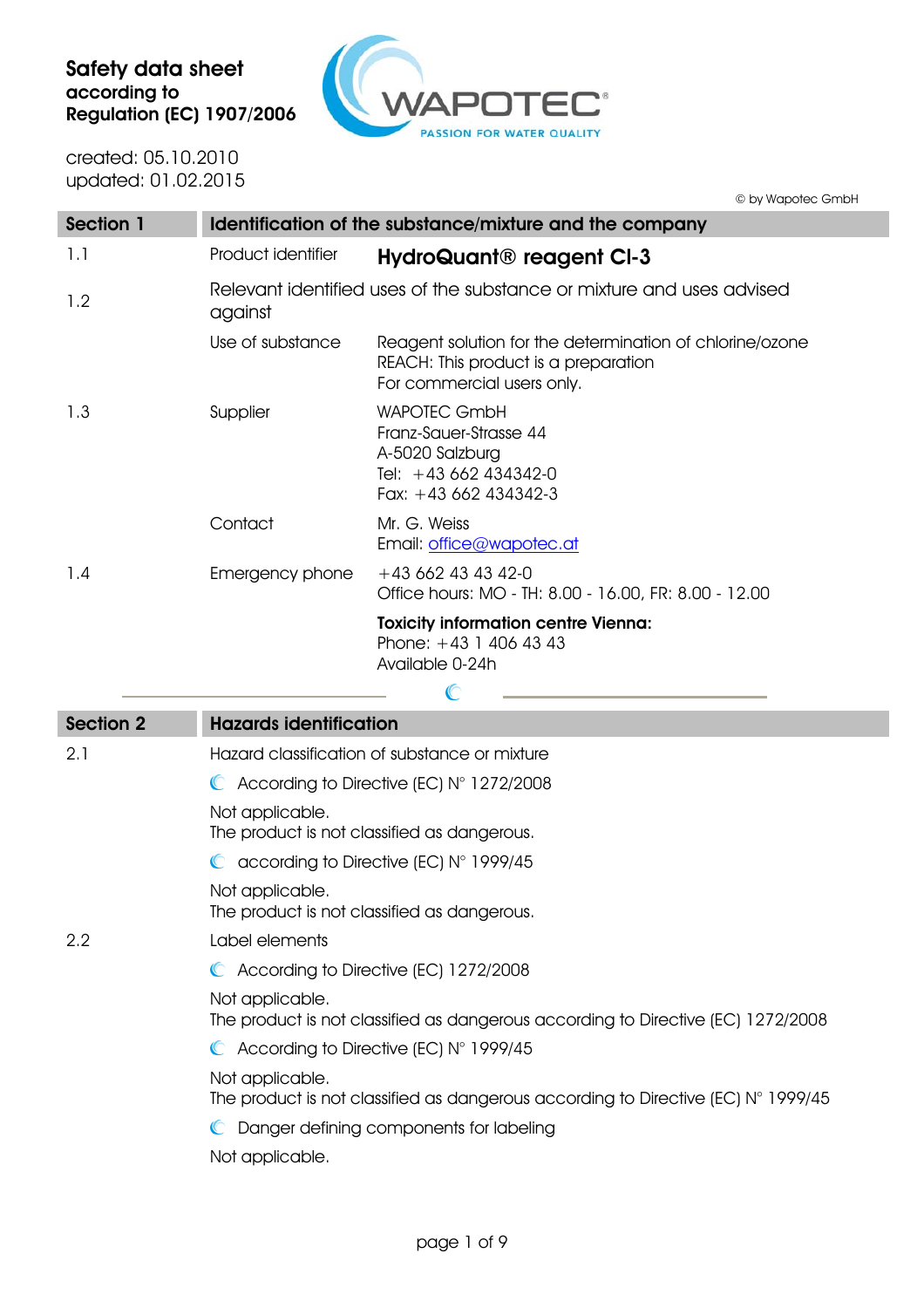

2.3 Other hazards.

Not applicable.

| <b>Section 3</b>                                                                                                                        | <b>Composition/information on ingredients</b>                                                                                                        |  |
|-----------------------------------------------------------------------------------------------------------------------------------------|------------------------------------------------------------------------------------------------------------------------------------------------------|--|
| 3.2                                                                                                                                     | <b>Mixtures</b>                                                                                                                                      |  |
|                                                                                                                                         | C Chemical characteristics                                                                                                                           |  |
|                                                                                                                                         | Aqueous solution<br>$CAS-N^\circ$ .<br>7681-11-0<br>$EC-N^\circ$ .<br>231-659-4                                                                      |  |
|                                                                                                                                         | C Dangerous ingredients:                                                                                                                             |  |
| Not applicable.                                                                                                                         |                                                                                                                                                      |  |
|                                                                                                                                         | C Other information                                                                                                                                  |  |
|                                                                                                                                         | Potassium iodide $< 20\%$                                                                                                                            |  |
|                                                                                                                                         | C                                                                                                                                                    |  |
| <b>Section 4</b>                                                                                                                        | <b>First-aid measures</b>                                                                                                                            |  |
| 4.1                                                                                                                                     | Description of first aid measures                                                                                                                    |  |
|                                                                                                                                         | C After inhalation                                                                                                                                   |  |
|                                                                                                                                         | Move affected person immediately to fresh air.<br>Seek medical treatment.                                                                            |  |
|                                                                                                                                         | After skin contact                                                                                                                                   |  |
| After skin contact, wash immediately with plenty of water, remove contaminated<br>clothing immediately. Get medical advice immediately. |                                                                                                                                                      |  |
|                                                                                                                                         | C After eye contact                                                                                                                                  |  |
|                                                                                                                                         | After eye contact, rinse eye for several minutes (at least 10 minutes) under running<br>water holding eye lids open. Get medical advice immediately. |  |
|                                                                                                                                         | C After ingestion                                                                                                                                    |  |
|                                                                                                                                         | Immediately give plenty of water (400-500 ml), avoid vomiting<br>Do not attempt to neutralize. Get medical advice immediately.                       |  |
| 4.2                                                                                                                                     | Most important symptoms and effects, acute and delayed                                                                                               |  |
|                                                                                                                                         | No further relevant information available.                                                                                                           |  |
| 4.3                                                                                                                                     | Indications for immediate medical attention or special treatment needed                                                                              |  |
|                                                                                                                                         | No further relevant information available.                                                                                                           |  |
|                                                                                                                                         | C                                                                                                                                                    |  |
| <b>Section 5</b>                                                                                                                        | <b>Fire-fighting measures</b>                                                                                                                        |  |
| 5.1                                                                                                                                     | Extinguishing media                                                                                                                                  |  |

**C** Suitable extinguishing media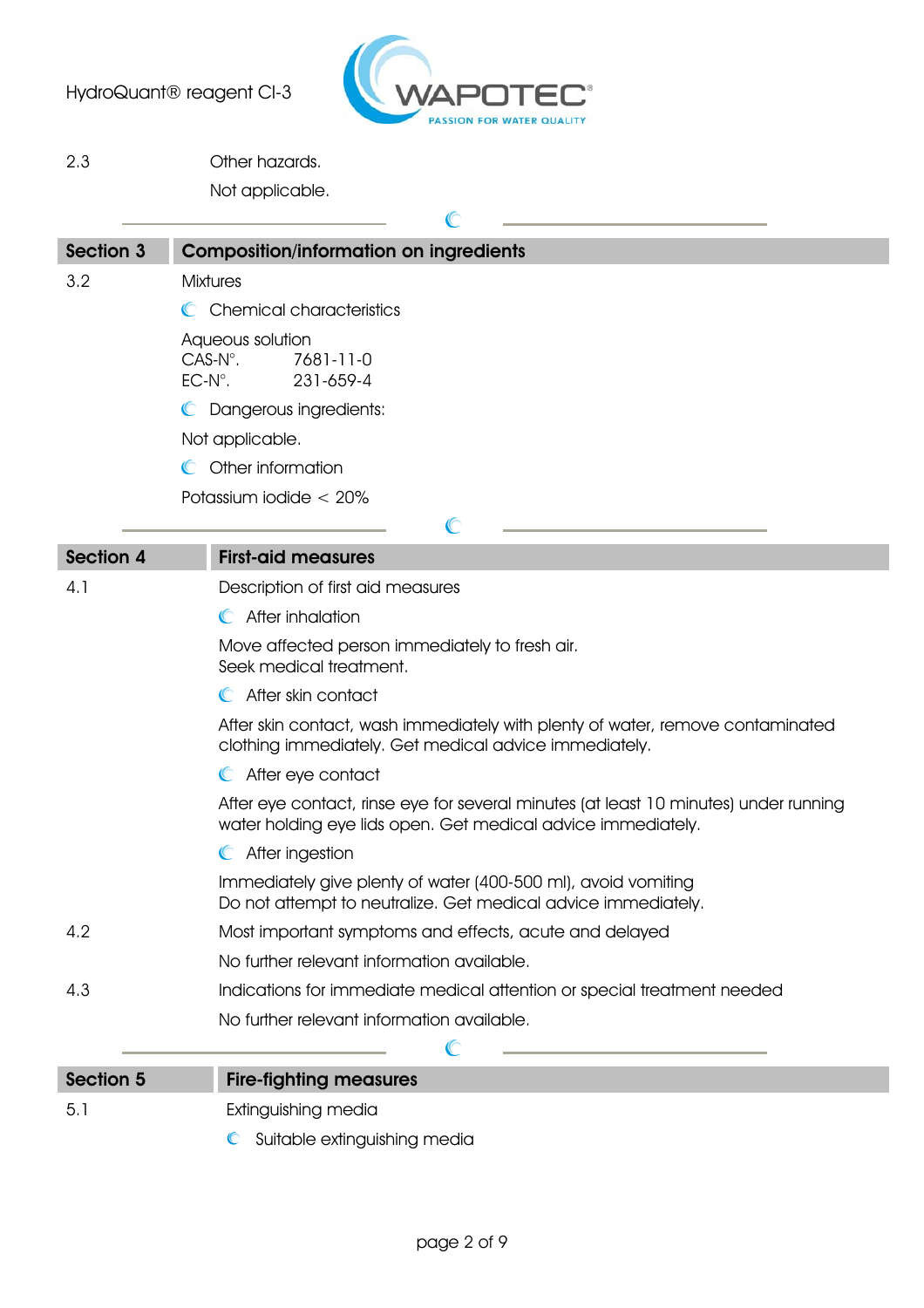

Adapt extinguishing measures to suit the environment

Unsuitable extinguishing media for safety reasons

None.

5.2 Special hazards arising from the substance or mixture Not combustible.

Ambient fire may liberate hazardous vapors.

- 5.3 Special protective actions for fire-fighters
	- C Special protective equipment

Wear self-contained breathing apparatus. Wear full protective suit.

 $\mathbb{C}$ Additional information

Prevent fire extinguishing water from contaminating surface water or the ground water system. Suppress gases/vapors/mists with a water spray jet.

| Section 6 | <b>Accidental release mesures</b>                                                                    |  |  |
|-----------|------------------------------------------------------------------------------------------------------|--|--|
| 6.1       | Personal precautions, protective equipment and suitable emergency procedures.                        |  |  |
|           | Do not inhale vapors/aerosols. Avoid substance contact. Ensure sufficient ventilation.               |  |  |
| 6.2       | <b>Environmental precautions</b>                                                                     |  |  |
|           | Do not empty into drains.                                                                            |  |  |
| 6.3       | Measures for cleaning/collecting:                                                                    |  |  |
|           | Take up with liquid-absorbent and neutralizing material.<br>Forward for disposal.<br>Final cleaning. |  |  |
| 6.4       | Additional information                                                                               |  |  |
|           | Information on protective measures see section 8<br>Information on disposal see section 13           |  |  |
|           |                                                                                                      |  |  |

| Section 7 | <b>Handling and storage</b>                                 |
|-----------|-------------------------------------------------------------|
| 7.1       | Precautions for safe handling                               |
|           | Observe advice on the label or analysis specification.      |
| 7.2       | Conditions for safe storage including any incompatibilities |
|           | Store container tightly closed.                             |
|           | C Fire and explosion protection measures                    |
|           | No particular protection measures necessary. Do not smoke.  |
|           | Design of storage rooms and container                       |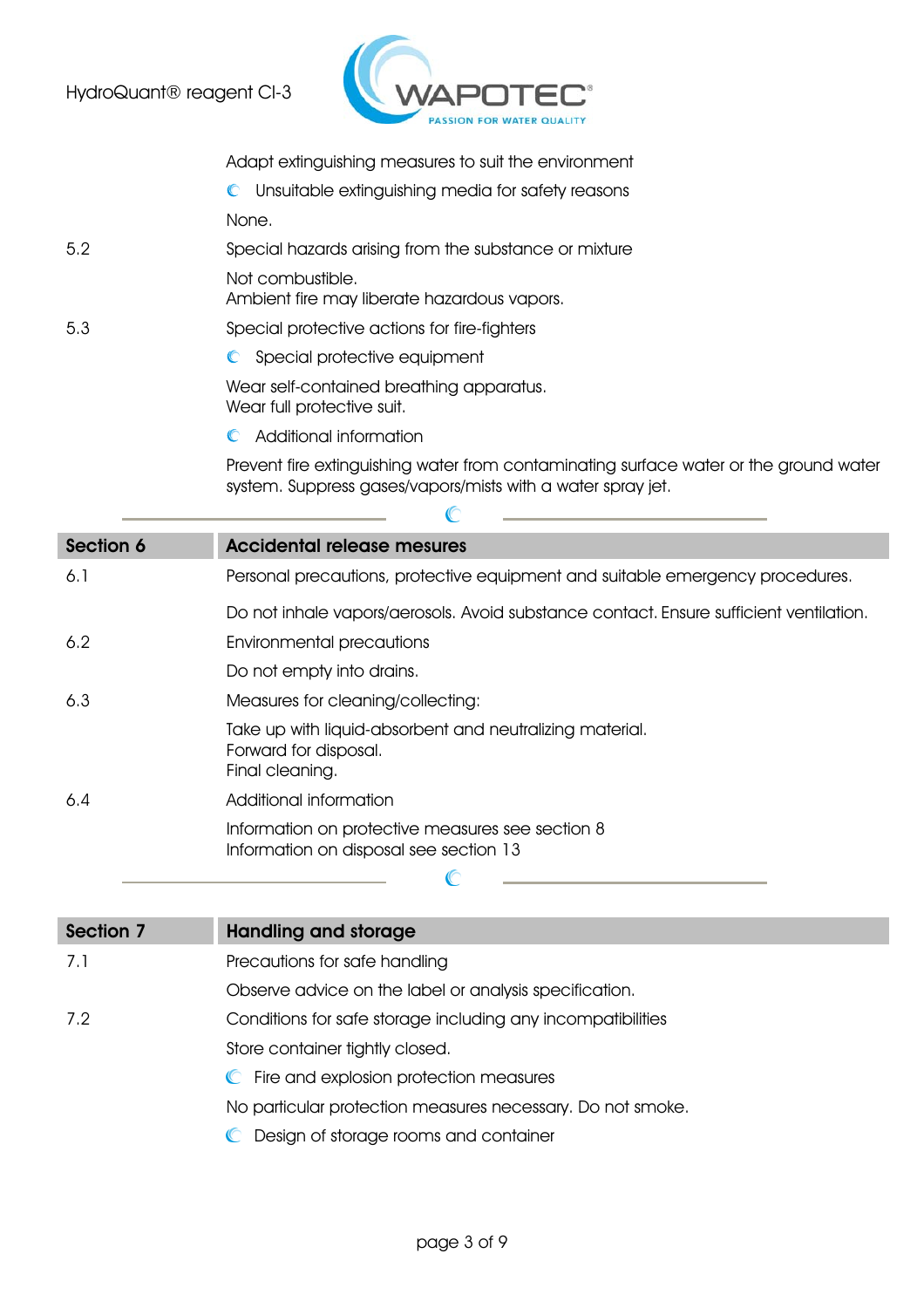

Store in a cool location. Protect from heat and direct sunlight. Protect from humidity and keep away from water. Protect from the effects of light. Store under dry and cool conditions. Store in a tightly closed container

- $\bullet$  Recommended storage temperature: +5°C to +20°C protect from sun
- **C** Material incompatibility

No material incompatibility known.

VbF class: Not applicable.

7.3 Specific end uses

 Reagent solution for the determination of chlorine/ozone.  $\mathbb{C}$ 

| <b>Section 8</b> | <b>Exposure controls and personal protection</b>                                                                                                                                                                                                                                  |
|------------------|-----------------------------------------------------------------------------------------------------------------------------------------------------------------------------------------------------------------------------------------------------------------------------------|
| 8.1              | Control parameters                                                                                                                                                                                                                                                                |
|                  | The product does not contain relevant quantities of substances with monitored limits<br>based on the workplace.                                                                                                                                                                   |
| 8.2              | Exposure controls                                                                                                                                                                                                                                                                 |
|                  | C General protective and hygiene measures                                                                                                                                                                                                                                         |
|                  | Follow usual precautions when dealing with chemicals. Keep away from food, drinks<br>and feed stuff. Do not eat or drink at work, wash hands before breaks and end of work.<br>Change contaminated work wear and clean it before the next wearing. Preventive skin<br>protection. |
|                  | Protective equipment should be selected specifically for the working place, depending<br>on concentration and quantity of the hazardous substances handled. The resistance of<br>the protective clothing to chemicals should be ascertained with the respective supplier.         |
|                  | <b>C</b> Respiratory protection                                                                                                                                                                                                                                                   |
|                  | Necessary with appearance of vapors/aerosols. Recommended filter : Filter type E                                                                                                                                                                                                  |
|                  | C Hand protection                                                                                                                                                                                                                                                                 |
|                  | Wear protective gloves.<br>Suitable glove material e.g. nitrile rubber (recommended thickness of the material: $\geq$<br>0.11 mm permeation level $6 > 480$ min)                                                                                                                  |
|                  | The selection of suitable gloves not only depends on the material, but also on other<br>quality characteristics and varies from manufacturer to manufacturer. The final<br>selection of the glove material must be carried out on the basis of penetration times.                 |
|                  | C Eye protection                                                                                                                                                                                                                                                                  |
|                  | Tightly sealed goggles                                                                                                                                                                                                                                                            |
|                  | Personal protection                                                                                                                                                                                                                                                               |
|                  | Wear acid proof protective clothing.                                                                                                                                                                                                                                              |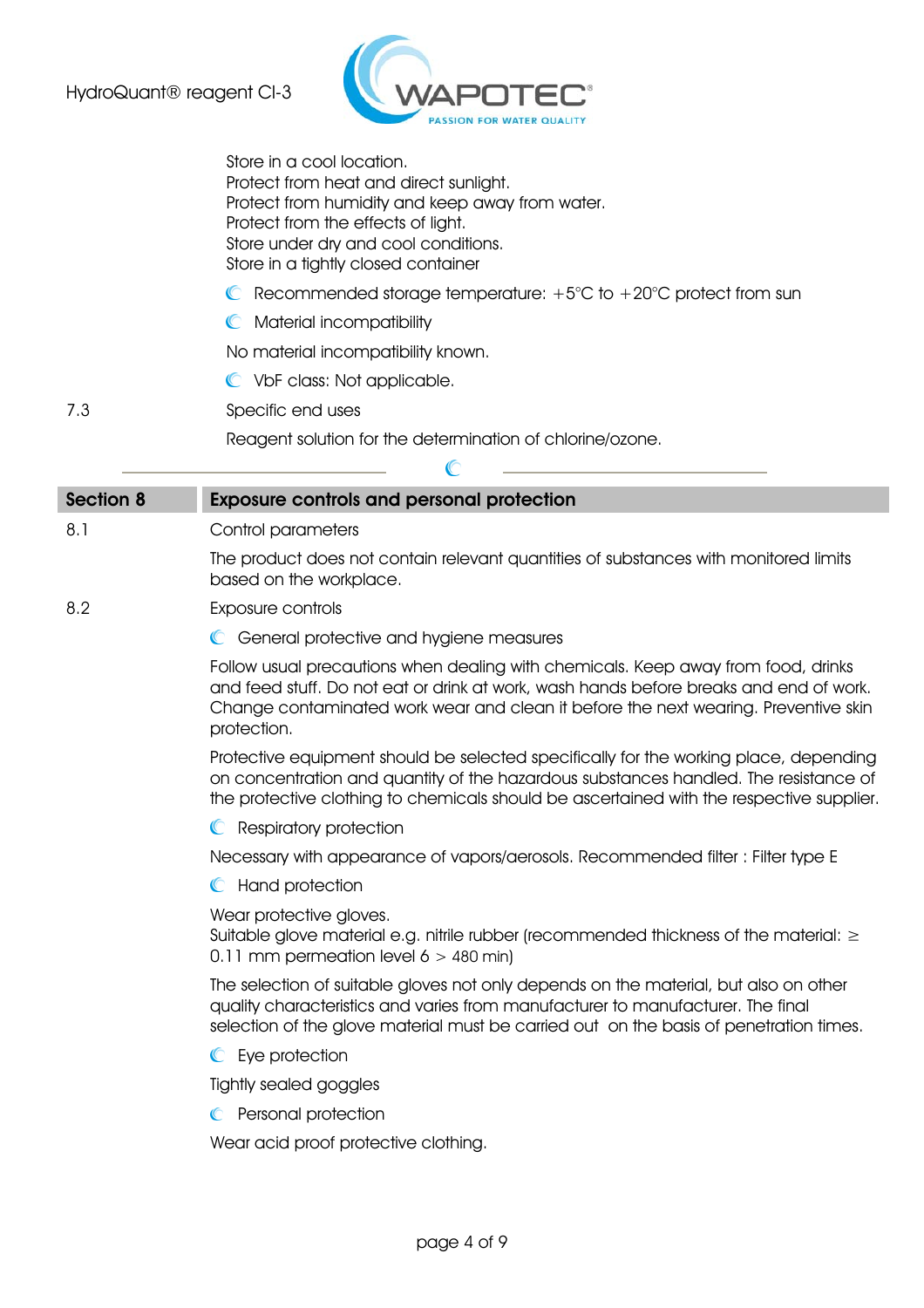

 $\mathbb{C}$ 

Preventive skin protection, wash hands and face after working with substance.

Environmental exposure controls

Do not empty into canalization/surface water/ground water. If the product contaminates lakes, rivers or sewages, inform appropriate authorities in accordance with local regulations.

| <b>Section 9</b> | <b>Physical and chemical properties</b>               |                          |  |
|------------------|-------------------------------------------------------|--------------------------|--|
| 9.1              | Information on basic physical and chemical properties |                          |  |
|                  | Appearance                                            | liquid                   |  |
|                  | Color                                                 | colorless                |  |
|                  | Odor                                                  | odorless                 |  |
|                  | Odor threshold                                        | not available            |  |
|                  | pH-value (20°C)                                       | appr. 6.9                |  |
|                  | Melting point                                         | not available            |  |
|                  | Boiling point / Boiling range                         | appr. 105°C              |  |
|                  | Flash point                                           | not available            |  |
|                  | Evaporation rate                                      | not available            |  |
|                  | Flammability                                          | not available            |  |
|                  | Upper explosion limit                                 | not available            |  |
|                  | Lower explosion limit                                 | not available            |  |
|                  | Ignition temperature                                  | not available            |  |
|                  | Vapor pressure                                        | not available            |  |
|                  | Density                                               | 1.6 $g/cm3$              |  |
|                  | Solubility in water (20°C)                            | soluble                  |  |
|                  | Partition coefficient:<br>n-octanol-water             | not available            |  |
|                  | Decomposition temperature                             | not available            |  |
|                  | Viscosity $(20^{\circ}C)$                             | not available            |  |
|                  | <b>Explosive properties</b>                           | product is not explosive |  |
|                  | Oxidizing properties                                  | not available            |  |
| 9.2.             | Other information                                     |                          |  |
|                  | None.                                                 |                          |  |
|                  | $\mathbb{C}$                                          |                          |  |
| Section 10       | <b>Stability and reactivity</b>                       |                          |  |

10.1 Reactivity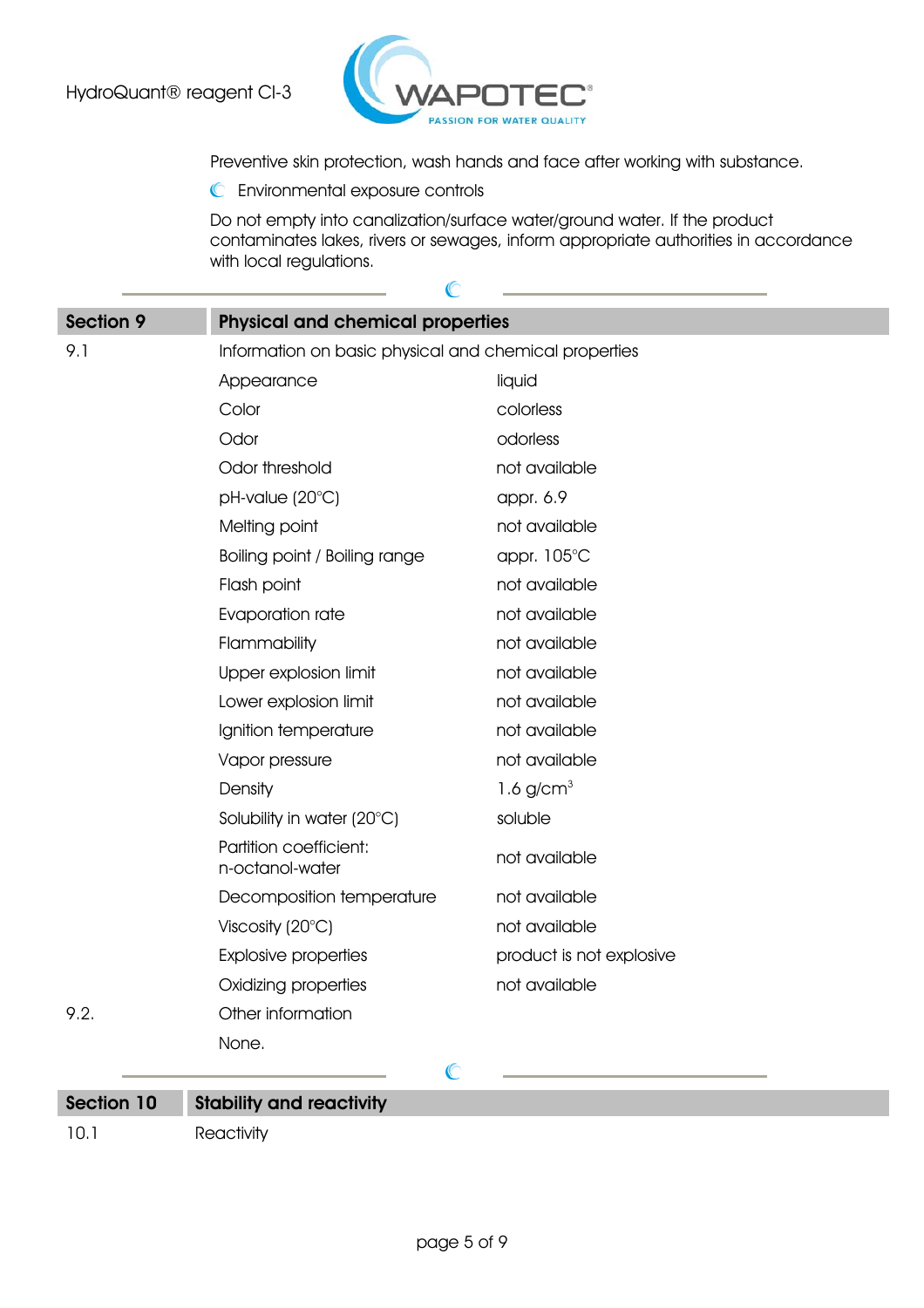

|      | No data available.                 |
|------|------------------------------------|
| 10.2 | Chemical stability                 |
|      | No data available.                 |
| 10.3 | Possibility of hazardous reactions |
|      | No data available.                 |
| 10.4 | Conditions to avoid                |
|      | Sensitive to light.                |
| 10.5 | Incompatible material              |
|      | No data available.                 |
| 10.6 | Hazardous decomposition products   |
|      | No data available.                 |

| <b>Section 11</b> | <b>Toxicological information</b>                                                                                                                                                                                                                            |
|-------------------|-------------------------------------------------------------------------------------------------------------------------------------------------------------------------------------------------------------------------------------------------------------|
| 11.1              | Information on toxicological effects                                                                                                                                                                                                                        |
|                   | $\bullet$ LD/LC <sub>50</sub> values of individual components relevant for classification (literature values)                                                                                                                                               |
|                   | Acute inhalative toxicity:<br>$LD50$ ; rat<br>Dose: 2779 mg/kg (related to pure substance) (IUCLID)                                                                                                                                                         |
|                   | C Primary irritant effect                                                                                                                                                                                                                                   |
|                   | Skin:<br>irritant                                                                                                                                                                                                                                           |
|                   | slight irritant: rabbit (related to pure substance) (IUCLID)<br>Eye:                                                                                                                                                                                        |
|                   | C Sensitization                                                                                                                                                                                                                                             |
|                   | Sensitization possible in predisposed persons.                                                                                                                                                                                                              |
|                   | Cancerogenity<br>$\mathbb{C}$                                                                                                                                                                                                                               |
|                   | The product does not contain any ingredients at a concentration equal or higher than<br>0,1%, being listed as carcinogen at the International Agency for Cancer Research (IARC)<br>or the American Conference for Governmental Industrial Hygienic (ACGIH). |
|                   | Genotoxicity in vitro                                                                                                                                                                                                                                       |
|                   | Ames test<br>Salmonella typhimurium<br>Result: negative (related to pure substance) (IUCLID)                                                                                                                                                                |
|                   | C Teratogenicity                                                                                                                                                                                                                                            |
|                   | The product showed no reprotoxic activity in animal tests (related to pure substance)<br>(IUCLID)                                                                                                                                                           |
|                   | Mutagenicity<br>$\mathbb{C}$                                                                                                                                                                                                                                |
|                   | The product does not contain any ingredients at a concentration equal or higher than<br>0.1%, being classified as mutagen.                                                                                                                                  |

 $\mathbb{C}$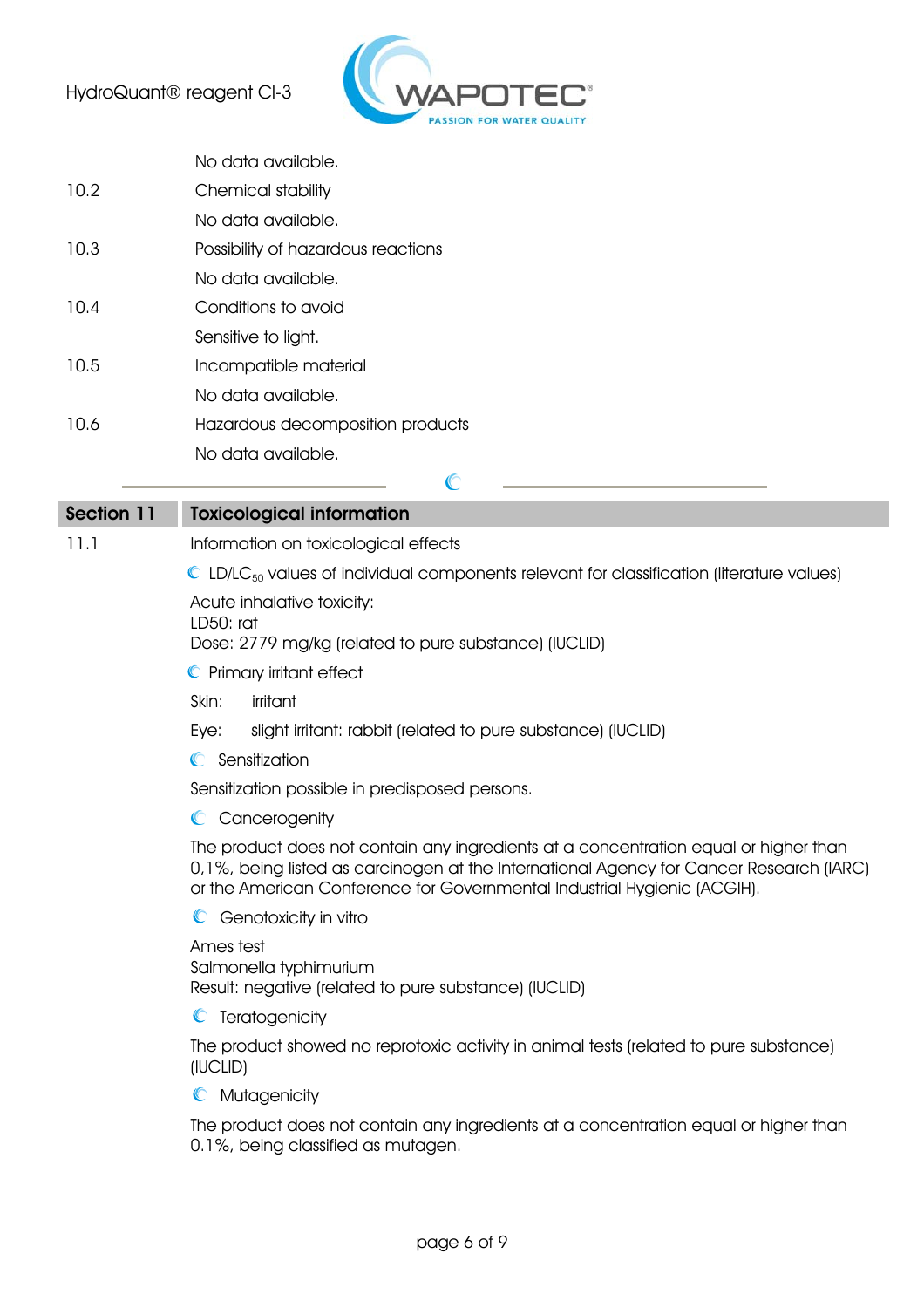

## **C** Reproductive toxicity

The product does not contain any ingredients at a concentration equal or higher than 0.1%, being classified as reprotoxic.

Additional information:

Hazardous properties cannot be excluded, but are very unlikely when substance is used according to specifications. The usual precautions in handling chemicals have to be taken.

 $\mathbb{C}$ 

L.

After resorption of toxic quantities: Drop in blood pressure, vomiting

| <b>Section 12</b> | <b>Ecological information</b>                                                                                                                                                                               |
|-------------------|-------------------------------------------------------------------------------------------------------------------------------------------------------------------------------------------------------------|
| 12.1              | Toxicity                                                                                                                                                                                                    |
|                   | C Aquatic toxicity                                                                                                                                                                                          |
|                   | Toxic for fish - LC50                                                                                                                                                                                       |
|                   | Species: Oncorhynchus mykiss (rainbow trout), dose: 8960 mg/l, exposure time: 96h<br>(related to pure substance) (IUCLID)                                                                                   |
| 12.2              | Persistence and degradability                                                                                                                                                                               |
|                   | No relevant information available.                                                                                                                                                                          |
| 12.3              | <b>Bioaccumulation potential</b>                                                                                                                                                                            |
|                   | No relevant information available.                                                                                                                                                                          |
| 12.4              | Mobility in soil                                                                                                                                                                                            |
|                   | No relevant information available.                                                                                                                                                                          |
| 12.5              | Results of PBT- and vPvB-assessment                                                                                                                                                                         |
|                   | No data available.                                                                                                                                                                                          |
| 12.6              | Other adverse effects                                                                                                                                                                                       |
|                   | Harmful effects by change of pH value.                                                                                                                                                                      |
|                   | C Other ecological information                                                                                                                                                                              |
|                   | Do not allow to enter waters, waste water, or soil.                                                                                                                                                         |
|                   | C                                                                                                                                                                                                           |
| <b>Section 13</b> | <b>Disposal considerations</b>                                                                                                                                                                              |
| 13.1              | C Waste treatment methods                                                                                                                                                                                   |
|                   | Chemicals must be disposed of in compliance with national and regional regulations.<br>Under www.retrologistik.de you will find country- and substance-specific information as<br>well as contact partners. |
|                   | C Waste key number                                                                                                                                                                                          |
|                   | Not applicable.                                                                                                                                                                                             |
|                   | $\mathbb{C}$<br>Waste name                                                                                                                                                                                  |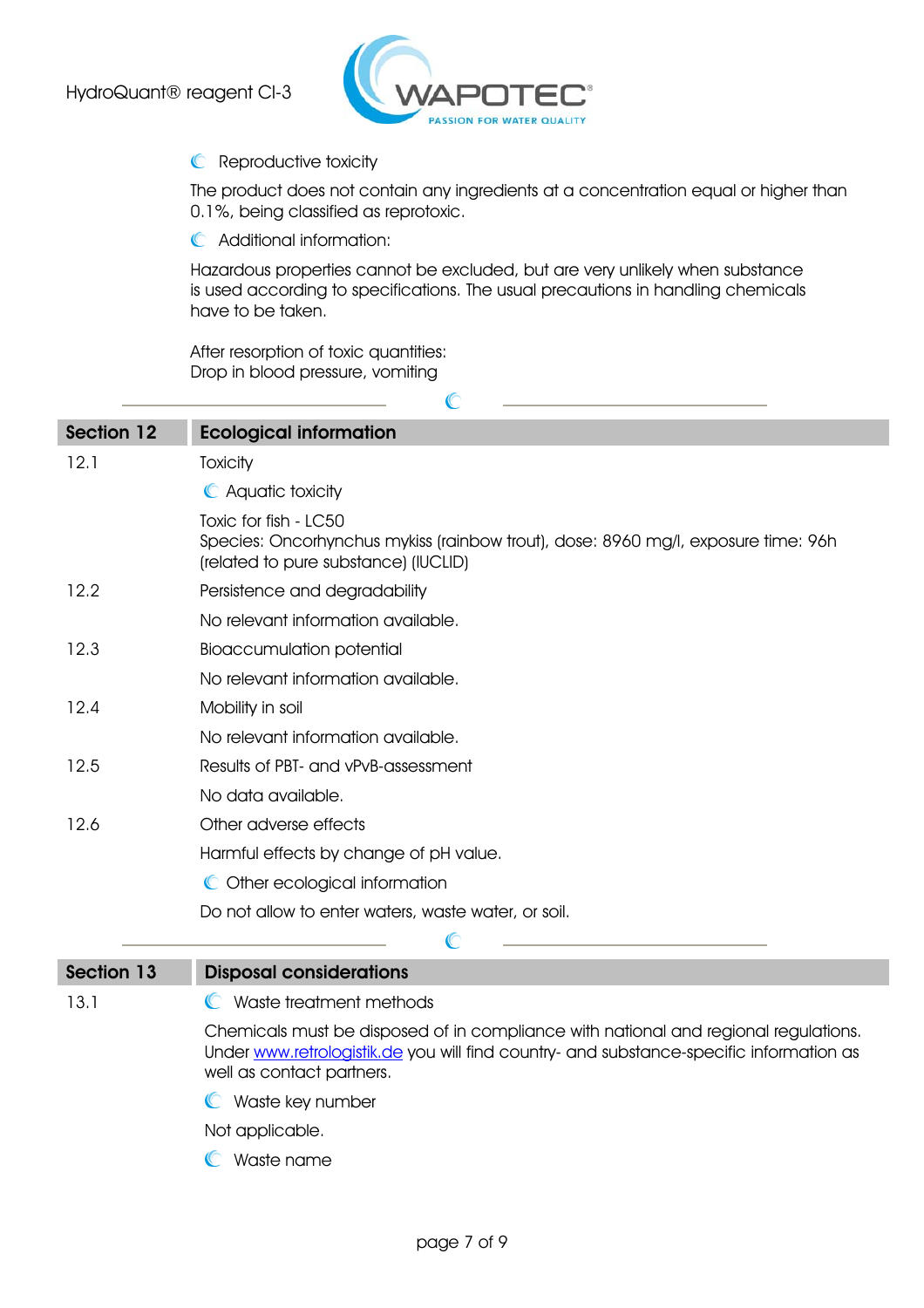

 $\mathbb{C}$ 

Not applicable.

**C** European waste catalogue

EWC-waste key is source-related. The decision is up to the enduser.

C Contaminated packaging material

Chemicals must be disposed of in compliance with national and regional regulations. Under www.retrologistik.de you will find country- and substance-specific information as well as contact partners.

| <b>Section 14</b> | <b>Transport information</b>                                                                          |
|-------------------|-------------------------------------------------------------------------------------------------------|
|                   | No dangerous good according to regulation for transport of dangerous goods.                           |
| 14.1              | <b>UN-Number</b>                                                                                      |
|                   | Not applicable.                                                                                       |
| 14.2              | Proper UN-shipping name                                                                               |
|                   | Not applicable.                                                                                       |
| 14.3              | Transport hazard class                                                                                |
|                   | Not applicable.                                                                                       |
| 14.4              | Packaging group                                                                                       |
|                   | Not applicable.                                                                                       |
| 14.5              | Environmental hazards                                                                                 |
|                   | Not applicable.                                                                                       |
| 14.6              | Special precautions for the user                                                                      |
|                   | Not applicable.                                                                                       |
| 14.7              | Transport in bulk according to Annex II of MARPOL agreement 73/78 and according to<br><b>IBC-Code</b> |
|                   | Not applicable.                                                                                       |
|                   | C                                                                                                     |
| Section 15        | <b>Regulatory information</b>                                                                         |

15.1 Safety-, health-, ambient- and legislation specific instructions for substance or mixture This safety data sheet complies with the Regulations (EC) Reach N° 1907/2006.

## National regulations:

Austria:

- $\mathbb{C}$ Labeling according to BGBl II 2000/81 ChemV 1999.
- The product is not classified and does not require hazards identification.
- $\mathbb{C}$ ChemG 1996-amendment 2011.